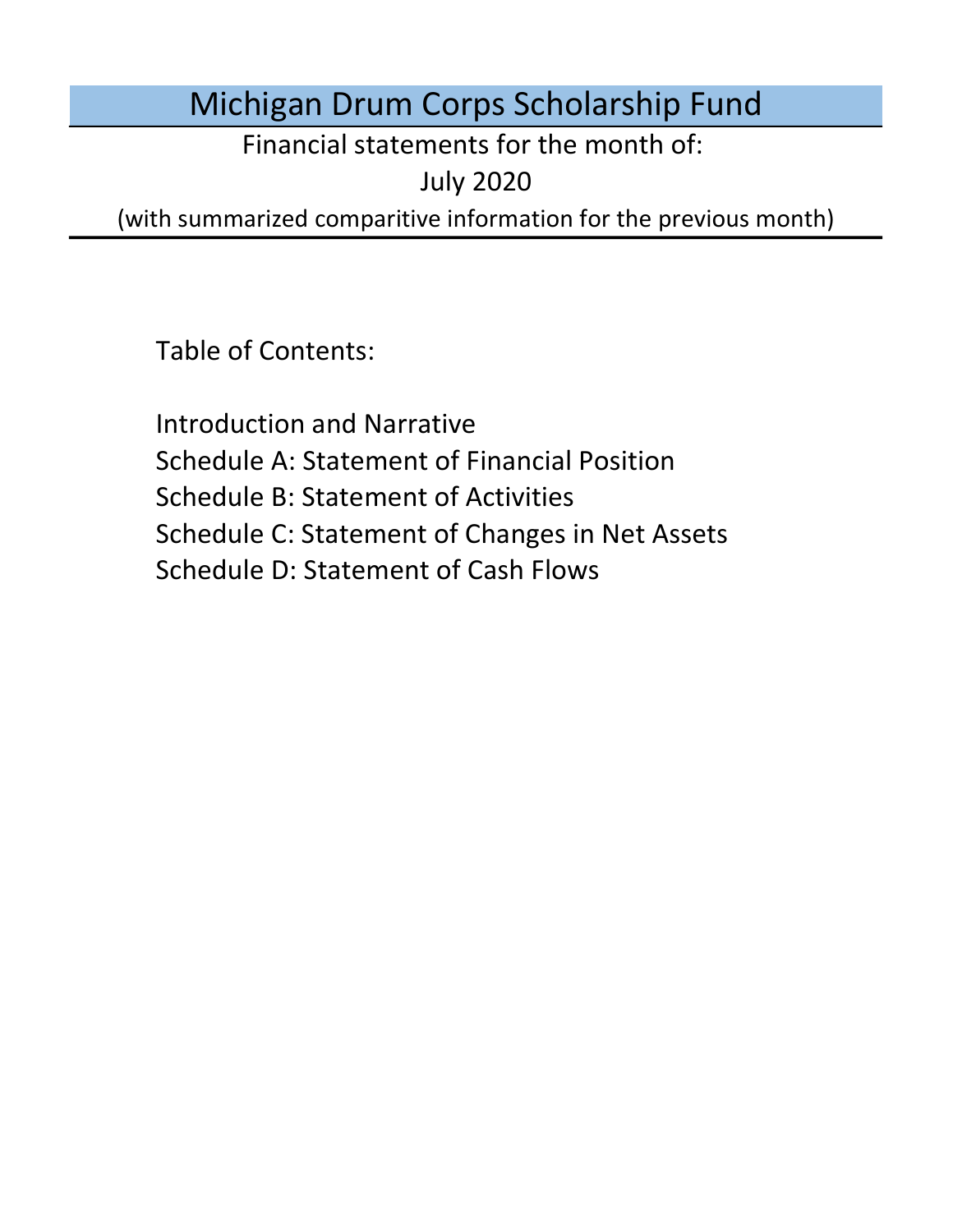### Introduction Introduction Introduction

Introduction<br>Due to the outbreak of COVID-19 and the cancellation of all drum corps activities for the 2020 season, the<br>scholarship fund received no additional applications and disbursed no funds for students during July. scholarship fund received no additional applications and disbursed no funds for students during July. The board chair has been in contact with all sponsored students for the 2020 season and the scholarship fund's<br>focus has shifted to preparing for the 2021 season.<br>During July the board chair and treasurer had a conference call focus has shifted to preparing for the 2021 season.

During July the board chair and treasurer had a conference call with Ibe Sodawalla, CEO of Legends Literaturing and association, to discuss the out Legends has extended the deadline for rolling 2020 contracts into next season from September to December. As a result, 5900 in tuition support has been reclassified as prepaid tu buring sury the board chair and treasurer nad a come.<br>Berforming Arts Association, to discuss the extensity  $\mu$  becember. As a result,  $\mu$  500 m tunion support member decisions that fall in the next fiscal year. and college graduation, among other responsibilities. The board chair has been in contact with sponsored During July the board chair and treasurer had a conference call with Ibe Sodawalla, CEO of Legends<br>Defenseived the Acceptition to discuss the substanting selectors in False Remett and Facily National regents has extended the deadline for folling 2020 contracts lifts frext season from september to December. As a result, \$900 in tuition support has been reclassified as prepaid tuition for 2021 pending<br>member desisions that fall in the next fiscal year. Performing Arts Association, to discuss the outstanding scholarships for Echo Bennett and Emily Neher.

member decisions that fall in the next fiscal year.<br>Ibe also noted that corps directors are currently discussing the potential impacts the pandemic may have on conducted virtually, housing sites will be more difficult to find, and an increased emphasis on hygiene and<br>magnifically will require substantial are seen increased to perfect for each area while. Petertial terms have s member health will require substantial process improvements for each ensemble. Potential tour changes may include housing exclusively in hotels or college dormitories, a regional touring model, and isolating each corps in a bubble to limit the spread of the virus. ibe aiso noted that corps directors are currently discussing the potential impacts the pandemic may have on<br>the 2021 season. Until a vaccine is developed, he believes all audition and rehearsal camps will be<br>conducted virt the 2021 season. Until a vaccine is developed, he believes all audition and rehearsal camps will be fund received no additional applications and disbursed no funds for students during July. The has been in contact with all sponsored students for the 2020 season and the scholarship fund's ifted to preparing for the 2021 s  $\mathbf{M}$  and  $\mathbf{M}$   $\mathbf{M}$  and  $\mathbf{M}$ 

#### **Monthly Financial Recap** Disbursements: 0 program related disbursements during May.  $\frac{1}{255}$

to increase in February following the recommended disbursement for the three applications received Liquid assets on hand: \$536.83<br>example of the state of the state of the state of the state of the state of the state of the state of the state of the state of the state of the state of the state of the state of the state o Donations: 0 donations received during July.<br>Disbursements: 0 program related disbursements during July. Program expenses are expected to increase in future months proportional to donations received. Donations: 0 donations received during July.<br>related expenses increased \$1,140 for tuition disbursements during March. Administrative

#### No funds are currently restricted by outside donors. All restrictions made by the Board are included under United Funds in accordance with General Library Accounting Principles in the United States. The United States in the United States. The United States in the United States. The United States. The United States. The United S  $\frac{1}{2}$  month of operations for the fund under its declared fiscal year. Cash for the month of  $\frac{1}{2}$ Financial Narrative Financial Narrative

.<br>Programme decidence decreased as earth of expensions for the foundamental declared for 2020 comp. Cook for the July marked the eleventh month of operations for the fund under its declared fiscal year. Cash for the<br>wearth is 648.00 lower than two -6395 of the tatal seek on hand is aware the retricted to maintain. month is \$18.00 lower than June. \$205 of the total cash on hand is currently restricted to maintain<br>minimum account results weather  $t_{\rm{minmin}}$  reserve requirements. Program relative requirements. minimum reserve requirements. minimum reserve requirements.

Program related expenses decreased \$900 for tuition sponsorships reclassified as prepaid tuition for the zuzi seasun. Aummistrative expenses are up y 10.00 for the monthly Digital Ocean invoice charged to the Board are included under the Board are included under the Board are included under the Board are included under the Bo Unrestricted Funds in accordance with Generally Accepted Accounting Principles in the United States. refunds received / reclassifications made for contracts carried into 2021. business checking account and the annual website domain name renewal. With the cancellation of the checking and the annual domain name renewal. With the cancellation of the 2020 be parations for the fund under its declared fiscal year. Cash for the<br>5 of the total cash on hand is currently restricted to maintain<br>\$900 for tuition sponsorships reclassified as prepaid tuition for the<br>5 are up \$18.00 f 2021 season. Administrative expenses are up \$18.00 for the monthly Digital Ocean invoice charged to the season, program expenses are expected to either remain at the year-to-date balance of \$1,340 or lower for<br>sefects assetted (as descifications weds for expression comindity) 2021 refunds received / reclassifications made for contracts carried into 2021.

No funds are currently restricted by outside donors. All restrictions made by the Board are included under No funds are currently restricted by outside donors. All restrictions made by the Board are included under Unrestricted Funds in accordance with Generally Accepted Accounting Principles in the United States.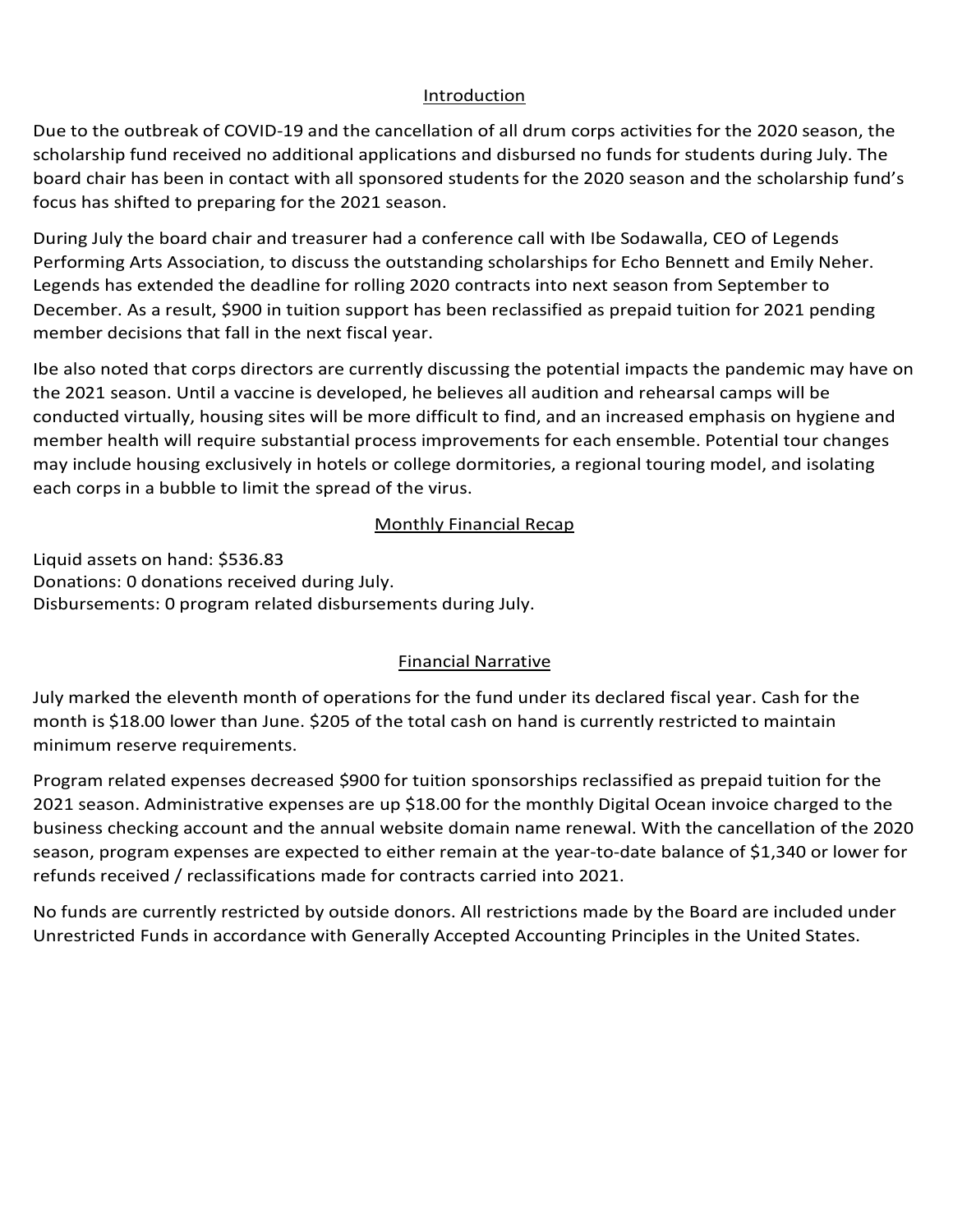## Michigan Drum Corps Scholarship Fund 8:45 PM Statement of Financial Position 08/05/2020 As of July 31, 2020 Accrual Basis Accrual Basis

|                                        | <b>Jul 2020</b> | <b>Jun 2020</b> |
|----------------------------------------|-----------------|-----------------|
| <b>ASSETS</b>                          |                 |                 |
| <b>Current Assets</b>                  |                 |                 |
| Cash                                   |                 |                 |
| <b>Unrestricted - Checking</b>         | 650.83          | 668.83          |
| <b>Unrestricted - Savings</b>          | 91.00           | 91.00           |
| <b>Less: Reserve Requirements</b>      | (205.00)        | (205.00)        |
| <b>Total Unrestricted Cash</b>         | 536.83          | 554.83          |
| <b>Restricted Cash</b>                 | 205.00          | 205.00          |
| <b>Total Checking/Savings</b>          | 741.83          | 759.83          |
| <b>Accounts Receivable</b>             |                 |                 |
| <b>Accounts Receivable</b>             | 0.00            | 0.00            |
| <b>Pledges Receivable</b>              | 0.00            | 0.00            |
| <b>Allowance for Uncollectibles</b>    | 0.00            | 0.00            |
| <b>Total Accounts Receivable</b>       | 0.00            | 0.00            |
| <b>Total Current Assets</b>            | 741.83          | 759.83          |
| <b>Fixed Assets</b>                    |                 |                 |
| Property, Plant, & Equipment           | 0.00            | 0.00            |
| <b>Total Fixed Assets</b>              | 0.00            | 0.00            |
| <b>Other Assets</b>                    |                 |                 |
| <b>Marketable Securities</b>           | 0.00            | 0.00            |
| <b>Prepaid Expenses</b>                | 1,590.00        | 690.00          |
| <b>Other Assets</b>                    | 0.00            | 0.00            |
| <b>Security Deposits</b>               | 0.00            | 0.00            |
| <b>Endowments</b>                      | 0.00            | 0.00            |
| <b>Total Other Assets</b>              | 1,590.00        | 690.00          |
| <b>TOTAL ASSETS</b>                    | 2,331.83        | 1,449.83        |
| <b>LIABILITIES &amp; EQUITY</b>        |                 |                 |
| Liabilities                            |                 |                 |
| <b>Current Liabilities</b>             |                 |                 |
| <b>Accounts Payable</b>                |                 |                 |
| <b>Accounts Payable</b>                | 0.00            | 0.00            |
| <b>Total Accounts Payable</b>          | 0.00            | 0.00            |
| <b>Other Current Liabilities</b>       |                 |                 |
| <b>Salaries and Wages Payable</b>      | 0.00            | 0.00            |
| <b>Total Other Current Liabilities</b> | 0.00            | 0.00            |
| <b>Total Current Liabilities</b>       | 0.00            | 0.00            |
| <b>Long Term Liabilities</b>           |                 |                 |
| <b>Notes Payable</b>                   | 0.00            | 0.00            |
| <b>Total Long Term Liabilities</b>     | 0.00            | 0.00            |
| <b>Total Liabilities</b>               | 0.00            | 0.00            |
| <b>Equity</b>                          |                 |                 |
| <b>Unrestricted Net Assets</b>         | 2,331.83        | 1,449.83        |
| <b>Donor Restricted Net Assets</b>     | 0.00            | 0.00            |
| <b>Total Equity</b>                    | 2,331.83        | 1,449.83        |
| <b>TOTAL LIABILITIES &amp; EQUITY</b>  | 2,331.83        | 1,449.83        |

Schedule A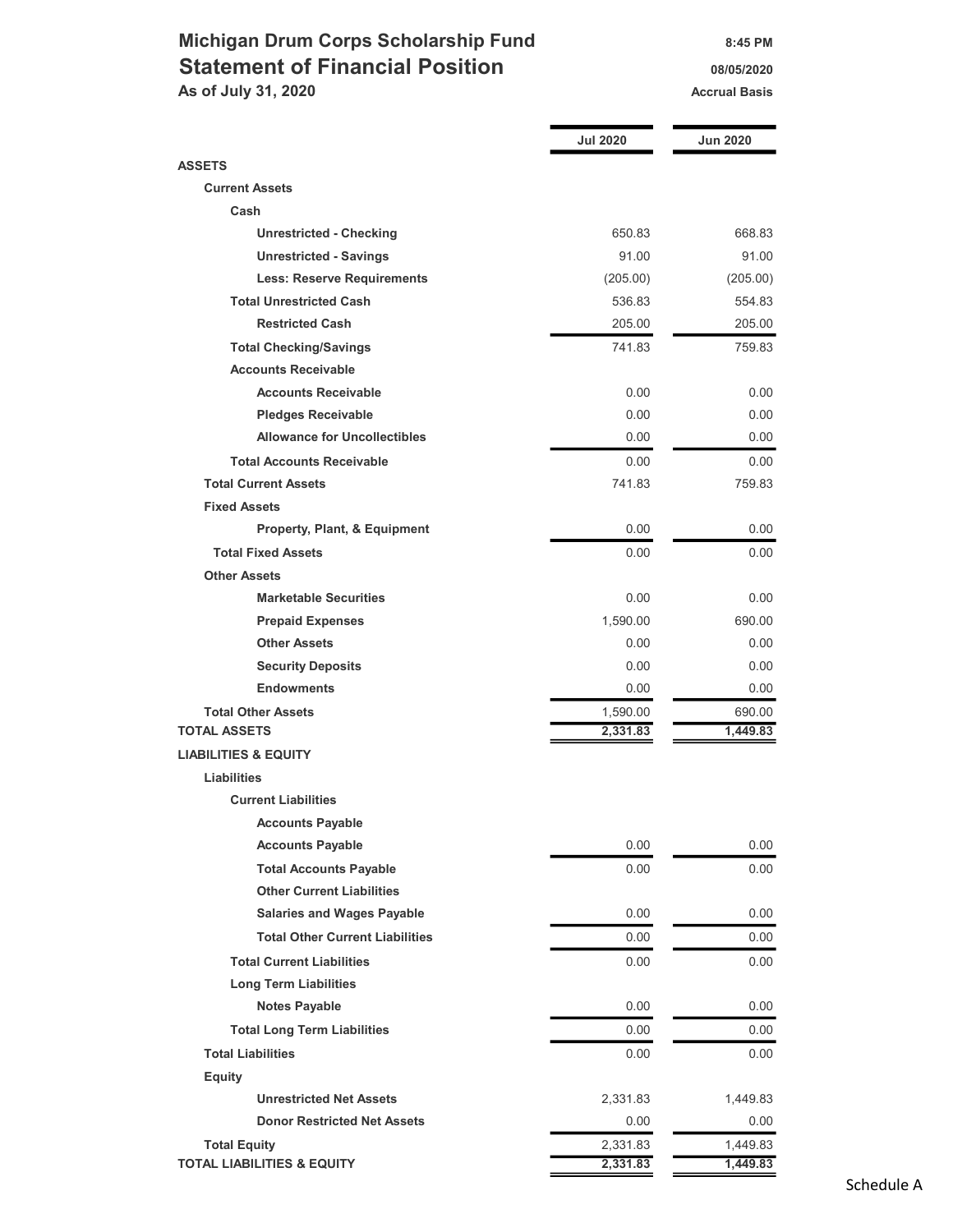## Michigan Drum Corps Scholarship Fund 8:45 PM Statement of Activities **Statement of Activities 18/05/2020 July 2020** Accrual Basis

|                                      | <b>Jul 2020</b> | <b>Jun 2020</b> | <b>Year to Date</b> |
|--------------------------------------|-----------------|-----------------|---------------------|
| <b>Ordinary Income/Expense</b>       |                 |                 |                     |
| Income                               |                 |                 |                     |
| <b>Contributions</b>                 |                 |                 |                     |
| <b>Individual Contributions</b>      | 0.00            | 0.00            | 3,814.00            |
| <b>Corporate Contributions</b>       | 0.00            | 0.00            | 0.00                |
| <b>Gifts in Kind</b>                 | 0.00            | 0.00            | 0.00                |
| <b>Total Contributions</b>           | 0.00            | 0.00            | 3,814.00            |
| <b>Major Gifts</b>                   | 0.00            | 0.00            | 0.00                |
| <b>Investments</b>                   |                 |                 |                     |
| <b>Interest Income</b>               | 0.00            | 0.00            | 0.00                |
| <b>Investments</b>                   | 0.00            | 0.00            | 0.00                |
| <b>Other Income</b>                  | 0.00            | 0.00            | 0.00                |
| <b>Total Investments</b>             | 0.00            | 0.00            | 0.00                |
| <b>Other Income</b>                  | 0.00            | 0.00            | 0.00                |
| <b>Total Income</b>                  | 0.00            | 0.00            | 3,814.00            |
| <b>Expense</b>                       |                 |                 |                     |
| <b>Program Expenses</b>              |                 |                 |                     |
| <b>Auditions &amp; Camp Fees</b>     | 0.00            | 0.00            | 450.00              |
| <b>Member Tuition</b>                | $-900.00$       | 0.00            | 890.00              |
| <b>Other Program Expenses</b>        | 0.00            | 0.00            | 0.00                |
| <b>Total Program Expenses</b>        | $-900.00$       | 0.00            | 1,340.00            |
| <b>Administrative Expenses</b>       |                 |                 |                     |
| <b>Supplies</b>                      | 0.00            | 0.00            | 0.00                |
| <b>Postage</b>                       | 0.00            | 0.00            | 0.00                |
| <b>Travel</b>                        | 0.00            | 0.00            | 0.00                |
| <b>Registration Fees</b>             | 0.00            | 0.00            | 275.00              |
| <b>Software Purchases</b>            | 0.00            | 0.00            | 0.00                |
| <b>Other Expenses</b>                | 0.00            | 0.00            | 0.00                |
| <b>Contract Services</b>             | 0.00            | 0.00            | 0.00                |
| <b>Website Expenses</b>              | 18.00           | 6.00            | 82.73               |
| <b>Fundraising Expenses</b>          | 0.00            | 0.00            | 0.00                |
| <b>Bank Fees</b>                     | 0.00            | 0.00            | 0.00                |
| <b>Paypal Fees</b>                   | 0.00            | 0.00            | 26.18               |
| <b>Total Administrative Expenses</b> | 18.00           | 6.00            | 383.91              |
| <b>Total Expenses</b>                | $-882.00$       | 6.00            | 1,723.91            |
| <b>Net Income</b>                    | 882.00          | $-6.00$         | 2,090.09            |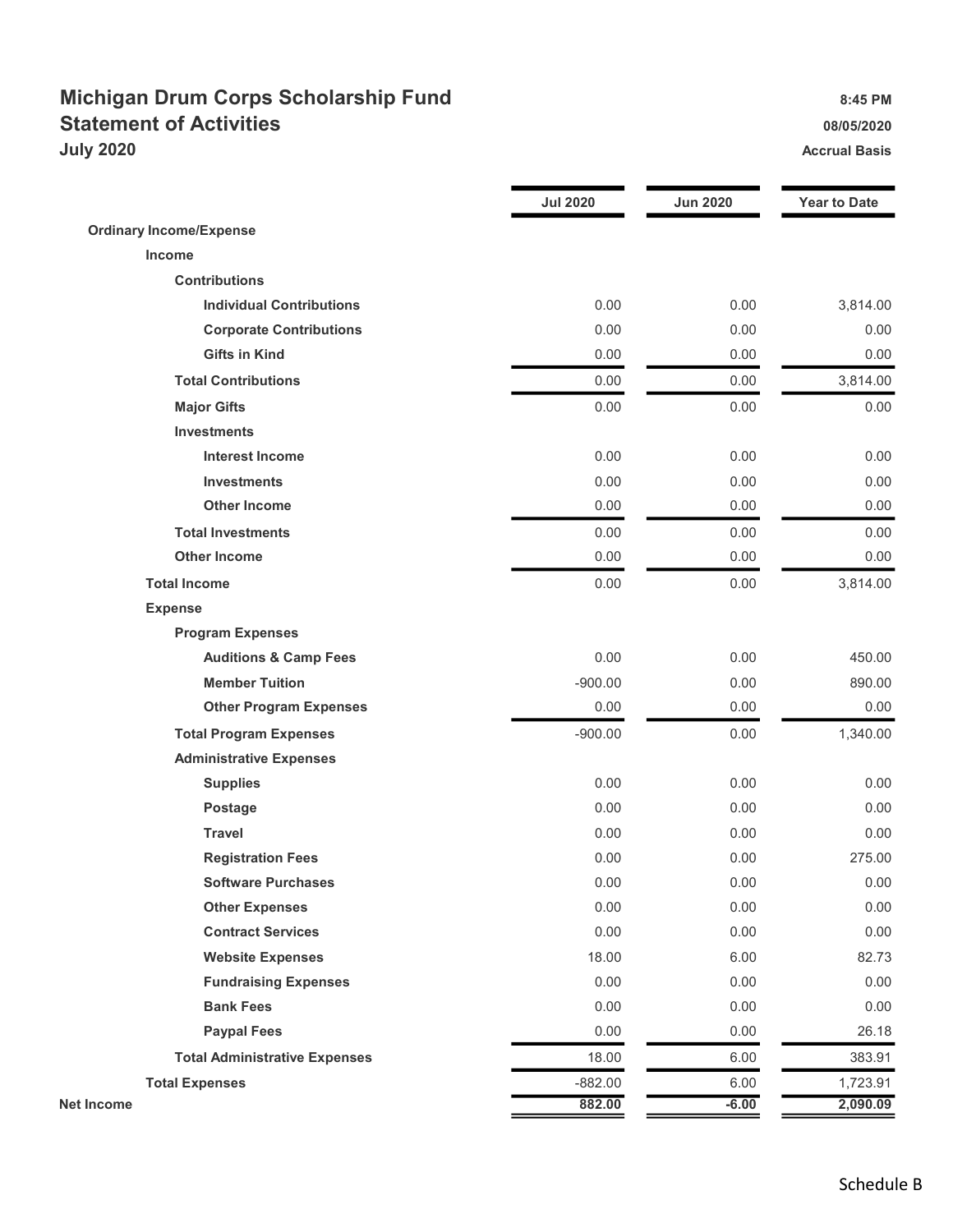# Michigan Drum Corps Scholarship Fund<br>8:45 PM Statement of Changes in Net Assets **68/05/2020** 08/05/2020

As of July 31, 2020 **Accrual Basis** Accrual Basis

|                                                      | <b>Jul 2020</b> | <b>Jun 2020</b> | <b>Year to Date</b> |
|------------------------------------------------------|-----------------|-----------------|---------------------|
| <b>Total Unrestricted Revenues</b>                   | 0.00            | 0.00            | 3,814.00            |
| <b>Net Assets Released from Restriction</b>          | 0.00            | 0.00            | 0.00                |
| <b>Total Unrestricted Expenses and Losses</b>        | 882.00          | $-6.00$         | $-1,723.91$         |
| <b>Increase in Unrestricted Net Assets</b>           | 882.00          | $-6.00$         | 2,090.09            |
|                                                      | 0.00            | 0.00            | 0.00                |
| <b>Donor Restricted Net Assets</b>                   | 0.00            | 0.00            | 0.00                |
| <b>Temporarily Restricted Net Assets</b>             | 0.00            | 0.00            | 0.00                |
| <b>Contributions</b>                                 | 0.00            | 0.00            | 0.00                |
| <b>Net Assets Released from Restriction</b>          | 0.00            | 0.00            | 0.00                |
| <b>Increase in Temporarily Restricted Net Assets</b> | 0.00            | 0.00            | 0.00                |
| <b>Permanently Restricted Net Assets</b>             | 0.00            | 0.00            | 0.00                |
| <b>Contributions</b>                                 | 0.00            | 0.00            | 0.00                |
| <b>Increase in Permanently Restricted Net Assets</b> | 0.00            | 0.00            | 0.00                |
| <b>Change in Net Assets</b>                          | 882.00          | $-6.00$         | 2,090.09            |
| <b>Beginning Net Assets:</b>                         | 1,449.83        | 1,455.83        | 241.74              |
| <b>Ending Net Assets:</b>                            | 2,331.83        | 1.449.83        | 2,331.83            |